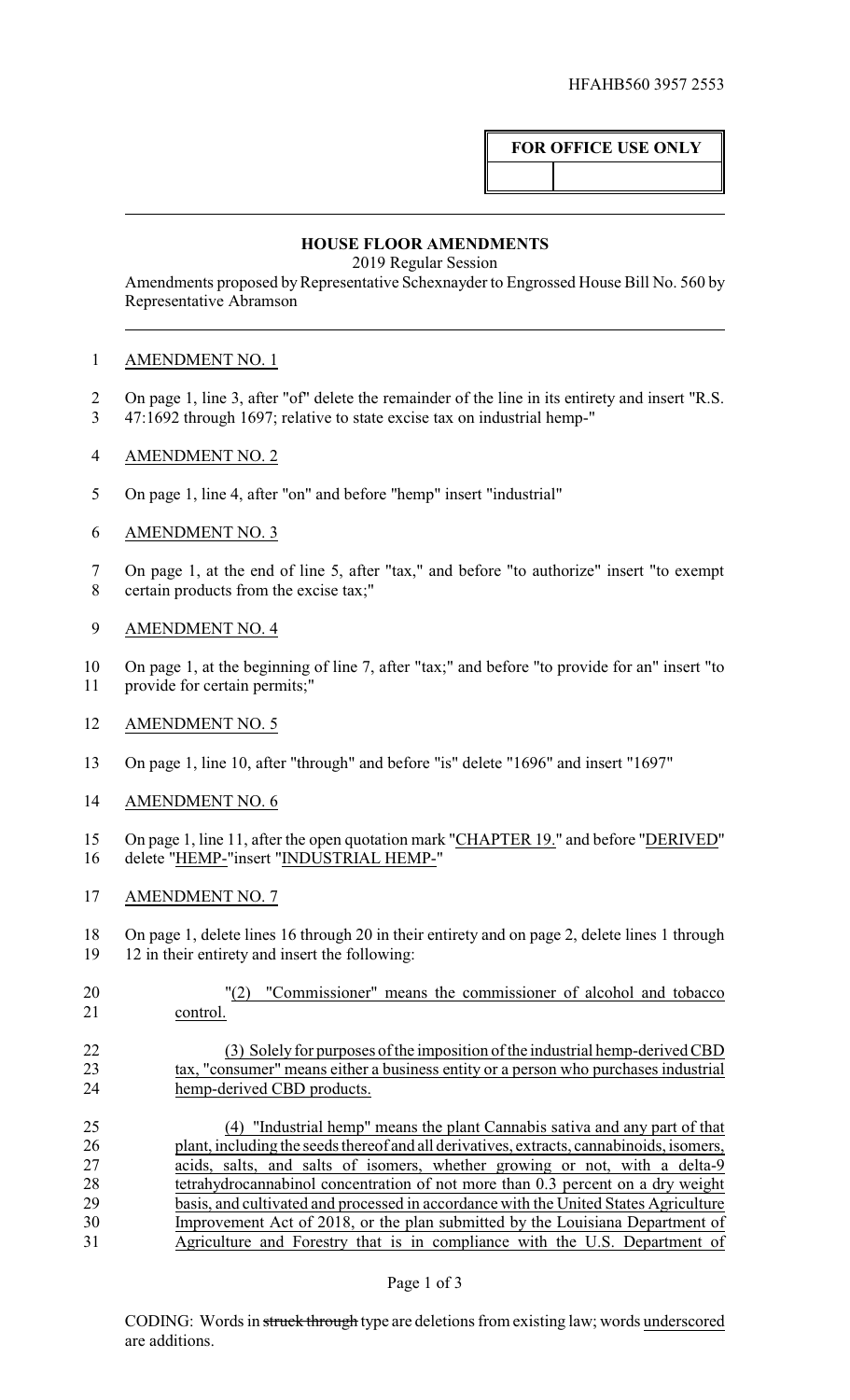Agriculture rules. Industrial hemp shall not include plants of the Genus Cannabis 2 that meet the definition of "marijuana" as defined in R.S. 40:961. (5) "Industrial hemp-derived CBD product" means any industrial hemp- derived product that contains CBD intended for consumption or topical use. (6) Solelyfor purposes of the imposition of the industrial hemp-derived CBD tax,"retail sale" means the sale or transfer of industrial hemp-derived CBD products to a consumer for any purpose other than for resale and shall include all transactions as the secretary, upon investigation, finds to be in lieu of sales. Resale shall include, but not be limited to, the sale of industrial hemp-derived CBD products for further 10 processing into a product produced in accordance with R.S. 40:1046. (7) Solely for purposes of the imposition of the industrial hemp-derived CBD tax,"retailer" means a person or entity that sells or offers for sale industrial hemp- derived CBD products to a consumer. Retailer shall also include any person or entity that imports or causes to be imported from any other state industrial hemp-derived CBD products for use or consumption. (8) "Secretary" means the secretary of the Department of Revenue or his duly appointed representatives." AMENDMENT NO. 8 On page 2, line 14, after "of" and before "hemp-derived" insert "industrial" AMENDMENT NO. 9 On page 2, line 16, after "price of" and before "hemp-derived" insert "industrial" AMENDMENT NO. 10 On page 2, delete line 18 in its entirety and insert the following: <sup>24</sup> "other tax, and shall be reported monthly by the retailer on forms prescribed<br><sup>25</sup> by the secretary and paid by the retailer on or before the twentieth day of the month by the secretary and paid by the retailer on or before the twentieth day of the month following the month to which the tax is applicable. B. The provisions of this Section shall not apply to anyCBD product that has been approved for marketing as a prescription medication by the United States Food and Drug Administration or that is obtained pursuant to R.S. 40:1046." AMENDMENT NO. 11 On page 2, delete line 29 in its entirety and on page 3 delete lines 1 through 4 in their entirety and insert "Chapter." AMENDMENT NO. 12 On page 3, between lines 9 and 10, insert the following: "§1697. Permits A.(1) Every person who sells or is about to engage in the business of selling at retail, any industrial hemp-derived CBD product shall first apply for an obtain a permit for each place of business from the office of alcohol and tobacco control. (2) The commissioner shall issue a CBD retailer permit to any place of business where industrial hemp-derived CBD products are sold.